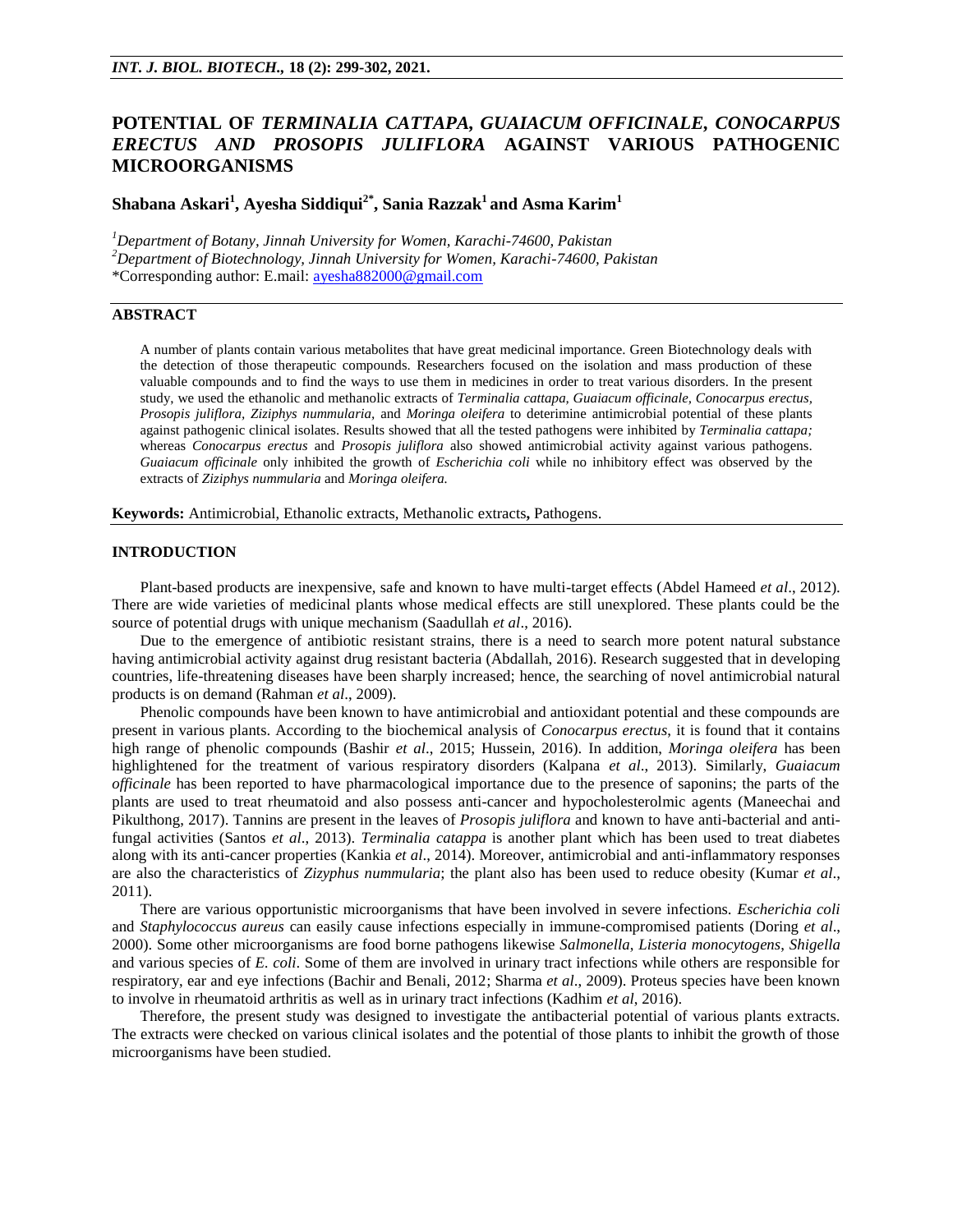# **MATERIALS AND METHODS**

#### **Materials**

Leaves of *Conocarpus erectus, Moringa oleifera, Guaiacum officinale, Prosopis juliflora, Zizyphus nummularia* and *Terminalia catappa* were collected from different areas of Karachi such as North Nazimabad and Gulshan-e-Iqbal. Bacterial strains isolated from patient samples were collected from Dr. Essa Laboratory, North Nazimabad, Karachi.

## **Preparation of extract**

The medicinal plants leaves were washed thoroughly with running water 2-3 times followed by distilled sterile water. The leaves were air dried at room temperature and ground to coarse powder. The powdered material of 10mg is dissolved in 50 mL ethanol and methanol separately. The extracts were stored in air tight containers. Restrain the extracts for one month at room temperature. After one month the extract was filtered with Watman filter paper in a beaker and dried at 70°C on water bath for two to three days. Dried extracts were stored in refrigerator until used.

#### **Antimicrobial assay**

The antimicrobial activity of the medicinal plants extract was performed by agar disc diffusion method. Stock solution was prepared; agar media was prepared and then solidified. The surface of the agar in each plate was swabbed with a different test organism in nutrient broth. The extract on the disks were then placed on the surface of the swabbed agar media and the diameter of the zone of inhibition was measured after 24 h of incubation at  $37^{\circ}$ C. The antibacterial activity was present on the plates indicated by the wall surrounding by inhibition zone of the plant extract. And the inhibition zones were measured in millimeter (mm).

#### **RESULTS AND DISCUSSION**

Researchers are interested in the medicinal properties of plants due to two major reasons. Firstly, the possibility of finding new phytochemicals in order to make novel antimicrobial drugs; secondly, to generate awareness by the misuse of antibiotics likewise over dosages as well as the emergence of resistant strains against the traditional antibiotics (Neelavathi *et al*., 2013).

The present study was conducted to determine the medicinal effect of various plants by extracting the components via ethanol as well as by methanol. Results obtained by the experiments revealed that all the treatments i.e. ethanolic and methanolic extracts of the plant leaves exhibited inhibitory effect on the growth of the tested bacteria, except the leaves extracts of *Ziziphys nummularia* and *Moringa oleifera*.

*Terminalia cattapa* a medicinal plant could plays an important role in pharmaceutical industry. Both ethanolic and methanolic extracts of the plant showed significant higher antimicrobial activity against *Klebsiella pneumonia*  (Pus)*, Proteus mirabilis* (Pus)*, Klebsiella oxytoca* (Urine)*, Klebsiella oxytoca* (Pus)*, Escherichia coli* (Urine)*, Klebsiella pneumonia* (Urine), *Escherichia coli* (Vaginal smear), *Pseudomonas aeruginosa* (Sputum)and *Proteus mirabilis* (Urine). Table 1 and Table 2 summarize the antimicrobial effects of *Terminalia cattapa* on various microorganisms.

In addition, *Prosopis juliflora* leaf extracts both methanol and ethanol, showed inhibition against the *Klebsiella pneumonia* (Pus)*, Proteus mirabilis* (Pus)*, Escherichia coli* (Urine)*, Klebsiella pneumonia* (Urine) and *Proteus mirabilis* (Urine). The extracts of *P. juliflora* leaf exhibited pronounced activity against bacterial strains tested except *Klebsiella oxytoca* (Urine)*, Klebsiella oxytoca* (Pus)*, Escherichia coli* (Vaginal smear) and *Pseudomonas aeruginosa* (Sputum)as indicated by diameter of growth inhibition zones (Table 1 and 2).A large number of constitutive plant compounds have been reported to have antimicrobial activity. Well known examples include phenols, unsaturated lactones, saponins, cyanogenic glycosides and glucosinolates. Phytochemical analysis of ethanolic extracts of *P. juliflora* revealed presence of alkaloids, tannins, saponins, flavonoids, sterols and triterpenes. The presence of these phytochemicals in the investigated ethanolic extracts of *P. juliflora* would be responsible for the demonstrated antibacterial activity of the extracts (Odhiambo *et al*., 2015).

Similarly, *Conocarpus erectus* shows a greater antimicrobial activity against the tested microorganisms; *Klebsiella pneumonia* (Pus)*, Proteus mirabilis* (Pus)*, Klebsiella oxytoca* (Urine)*, Escherichia coli* (Urine) and *Proteus mirabilis* (Urine). According to the Nascimento *et al*. (2016), the aqueous extracts of *Conocarpus erectus* revealed presence of flavonoids, tannins and saponins and absence of alkaloids, coumarins, and triterpenes. On the other hand, *Moringa oleifera* and *Zizyphus nummularia* leaf extracts do not show any antimicrobial activity against the tested microorganisms while the ethanolic and methanolic extracts of *Guaiacum officinale* showed potential activity against only *Escherichia coli* (Urine).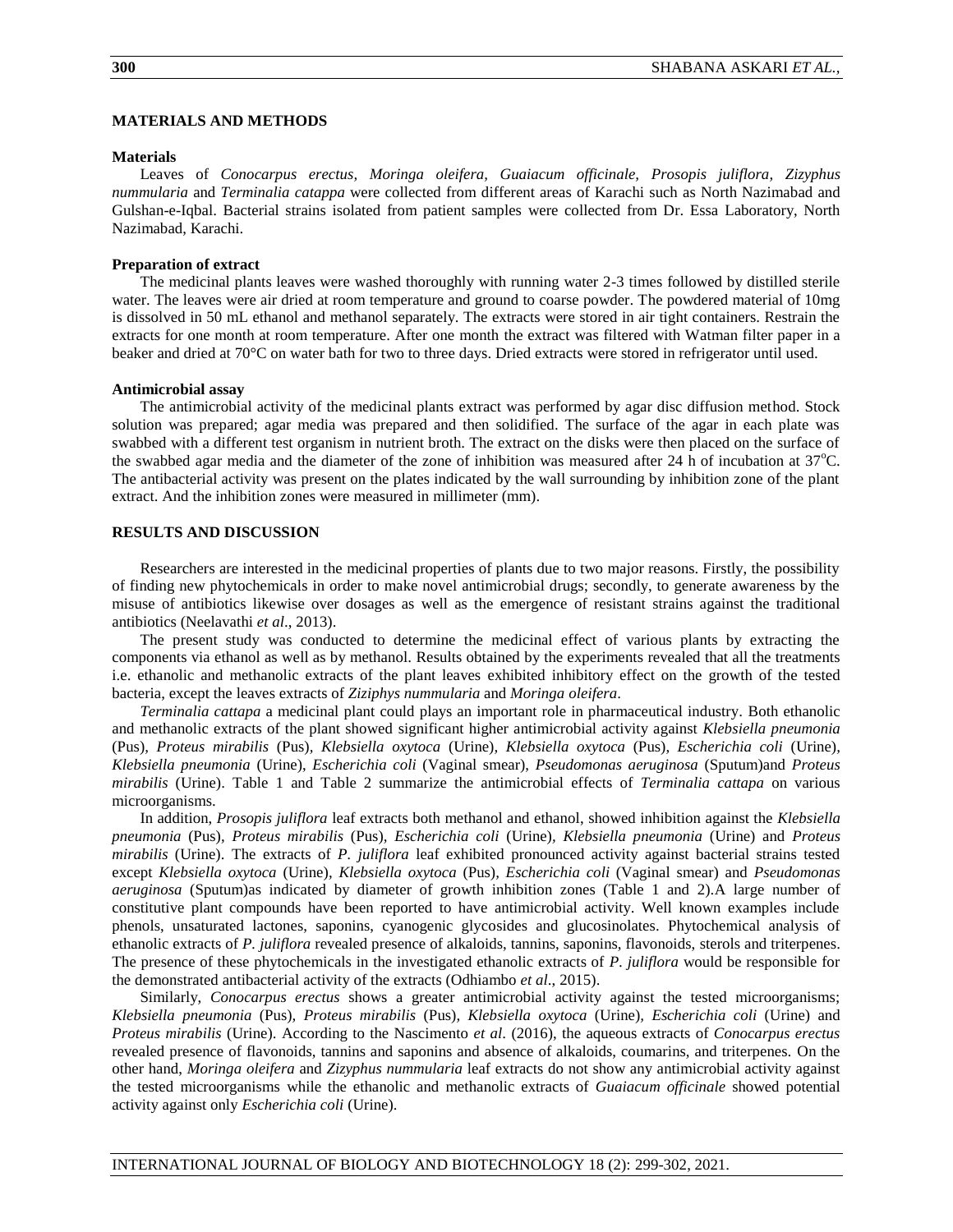| <b>Strains</b>                     |                              |                        |                       |                       |                        |                     |
|------------------------------------|------------------------------|------------------------|-----------------------|-----------------------|------------------------|---------------------|
|                                    | <b>Terminalia</b><br>cattapa | Guaiacum<br>officinale | Prosopis<br>juliflora | Conocarpus<br>erectus | Ziziphys<br>nummularia | Moringa<br>oleifera |
| Methanolic Extracts (mm)           |                              |                        |                       |                       |                        |                     |
| Klebsiella pneumonia (Pus)         | $15 \pm 0.26$                | $\Omega$               | $10 \pm 0.12$         | $20 \pm 0.46$         | $\Omega$               | $\Omega$            |
| Proteus mirabilis (Pus)            | $14 \pm 0.19$                | $\Omega$               | $27 \pm 0.41$         | $18.5 \pm 0.17$       | $\Omega$               | $\Omega$            |
| Klebsiella oxytoca (Urine)         | $13 \pm 0.16$                | $\Omega$               | $\Omega$              | $15.5 \pm 0.32$       | $\Omega$               | $\Omega$            |
| Klebsiellaoxytoca (Pus)            | $16 \pm 0.21$                | $\theta$               | $\Omega$              | $\Omega$              | $\Omega$               | $\Omega$            |
| Escherichia coli (Urine)           | $17 \pm 0.35$                | $17 + 0.31$            | $11 + 0.11$           | $18.2 + 0.21$         | $\Omega$               | $\Omega$            |
| Klebsiella pneumonia (Urine)       | $16 \pm 0.18$                | $\Omega$               | $16 + 0.25$           | $\Omega$              | $\Omega$               | $\Omega$            |
| Escherichia coli (Vaginal smear)   | $15 \pm 0.31$                | $\theta$               | $\theta$              | $\Omega$              | $\theta$               | $\Omega$            |
| Pseudomonas aeruginosa<br>(Sputum) | $16 \pm 0.15$                | $\overline{0}$         | $\overline{0}$        | $\overline{0}$        | $\overline{0}$         | $\Omega$            |
| Proteus mirabilis (Urine)          | $19 \pm 0.20$                | $\overline{0}$         | $28 \pm 0.29$         | $19 \pm 0.29$         | $\Omega$               | $\Omega$            |

| Table 1 Antimicrobial activity of methanolic extracts of plants against various clinical isolates. |  |
|----------------------------------------------------------------------------------------------------|--|
|----------------------------------------------------------------------------------------------------|--|

**Table 2 Antimicrobial activity of ethanolic extracts of plants against various clinical isolates.**

| <b>Strains</b>                   |                              |                        |                       |                       |                               |                     |
|----------------------------------|------------------------------|------------------------|-----------------------|-----------------------|-------------------------------|---------------------|
|                                  | <b>Terminalia</b><br>cattapa | Guaiacum<br>officinale | Prosopis<br>juliflora | Conocarpus<br>erectus | <i>Ziziphys</i><br>nummularia | Moringa<br>oleifera |
| Ethanolic Extracts (mm)          |                              |                        |                       |                       |                               |                     |
| Klebsiella pneumonia (Pus)       | $17 + 0.32$                  | $\Omega$               | $12.3 \pm 0.35$       | $18 + 0.32$           | $\Omega$                      | $\Omega$            |
| <i>Proteus mirabilis</i> (Pus)   | $13 + 0.46$                  | $\Omega$               | $34 + 0.49$           | $13.5 + 0.26$         | $\Omega$                      | $\Omega$            |
| Klebsiella oxytoca (Urine)       | $15 \pm 0.29$                | $\Omega$               | $\Omega$              | $15 \pm 0.38$         | $\Omega$                      | $\Omega$            |
| Klebsiella oxytoca (Pus)         | $16 \pm 0.11$                | $\overline{0}$         | $\Omega$              | $\theta$              | $\theta$                      | $\Omega$            |
| <i>Escherichia coli</i> (Urine)  | $15 \pm 0.36$                | $21 \pm 0.24$          | $9.3 \pm 0.16$        | $15 + 0.25$           | $\Omega$                      | $\Omega$            |
| Klebsiella pneumonia (Urine)     | $14 \pm 0.28$                | $\Omega$               | $15 \pm 0.28$         | $\Omega$              | $\Omega$                      | $\Omega$            |
| Escherichia coli (Vaginal smear) | $16 + 0.47$                  | $\Omega$               | $\Omega$              | $\Omega$              | $\Omega$                      | $\Omega$            |
| Pseudomonas aeruginosa (Sputum)  | $14 \pm 0.23$                | $\Omega$               | $\Omega$              | $\Omega$              | $\Omega$                      | $\Omega$            |
| <i>Proteus mirabilis</i> (Urine) | $18 \pm 0.36$                | $\overline{0}$         | $30 \pm 0.52$         | $13.5 \pm 0.16$       | $\Omega$                      | $\Omega$            |

#### **REFERENCES**

- Abdallah, E.M. (2016). Preliminary Phytochemical and Antibacterial Screening of Methanolic Leaf Extract of *Citrus aurantifolia*. *Pharm.Biotechnol.Curr. Res.*, 1(1): 1-5.
- Abdel-Hameed, E.S., S.A. Bazaid, M.M. Shohayeb, M.M. El-Syed and E.A. Al-Wakil (2012)*.* Phytochemical studies and evaluation of antioxidant, anticancer and antimicrobial properties of *Conocarpus erectus* L. growing in Taif, Saudi Arabia. *Eur. J. of Med. Plants.,* 2(2): 93-112.
- [Bachir, R.G. and M. Benali](https://www.ncbi.nlm.nih.gov/pubmed/?term=Bachir%20RG%5BAuthor%5D&cauthor=true&cauthor_uid=23570005) (2014). Antibacterial activity of the essential oils from the leaves of *Eucalyptus globulus* against *Escherichia coli* and *Staphylococcus aureus. [Asian Pac. J .Trop. Biomed.](file:///C:/Users/library/Desktop/Antibacterial%20activity%20of%20the%20essential%20oils%20from%20the%20leaves%20of%20Eucalyptus%20globulus%20against%20Escherichia%20coli%20and%20Staphylococcus%20aureus.htm)*, 2(9): 739–742.
- Bashir, M., M. Uzair and B.A. Chaudhry (2014). A review of phytochemical and biological studies on *Conocarpus erectus* (Combretaceae). *PJPR.*, 1(1): 1-8.
- Döring, G., S.P. Conway, H.G.M. Heijerman, M.E. Hodson, N. Høiby, A. Smyth and D.J. Touw (2000). Antibiotic therapy against *Pseudomonas aeruginosa* in cystic fibrosis: A Eur. Consensus. *Eur. Respir. J.,* 16:749–767.